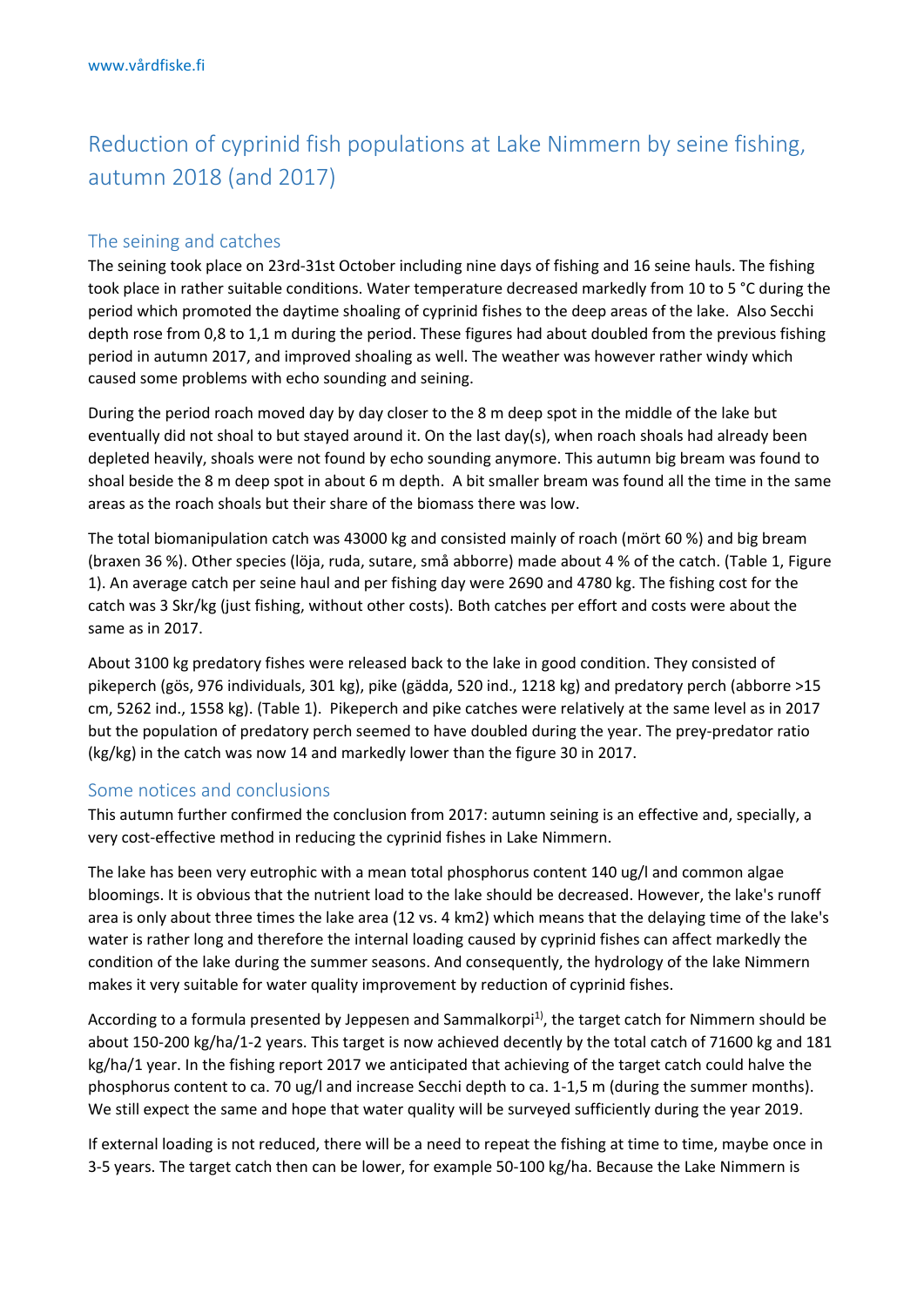shallow and warms up rather quickly during the springtime, there will remain a risk of cyprinid (spawning) migration from much deeper Åsunden. This might mitigate some of the benefits from reduction fishing. However, the most sure and direct result from reduction fishing is already achieved. The biomass of cyprinid fishes contain 0,8 % phosphorus and 2,5 % nitrogen<sup>1)</sup>. Therefore the fishing has so far removed 573 kg phosphorus and 1790 kg nitrogen from the lake´s ecosystem.

1) Target catch (kg) = 16.9 x TP ug/l 0.52 ; Jeppesen, E. & Sammalkorpi, I. 2002. Lakes. In: Davy, A.J. & Perrow, M.R.(ed.). Handbook of ecological restoration. Vol. II. Restoration in practice. Cambridge University Press: 297-324

## Thanks!

Thanks again for all the help during the fishing and for the excellent organization and handling of the catch at the shore for Nimmerns Fiskevårdsområdesförening.

Arto Hautala Marto Hautala Fish biologist Fisheries engineer WWW.VÅRDFISKE.FI



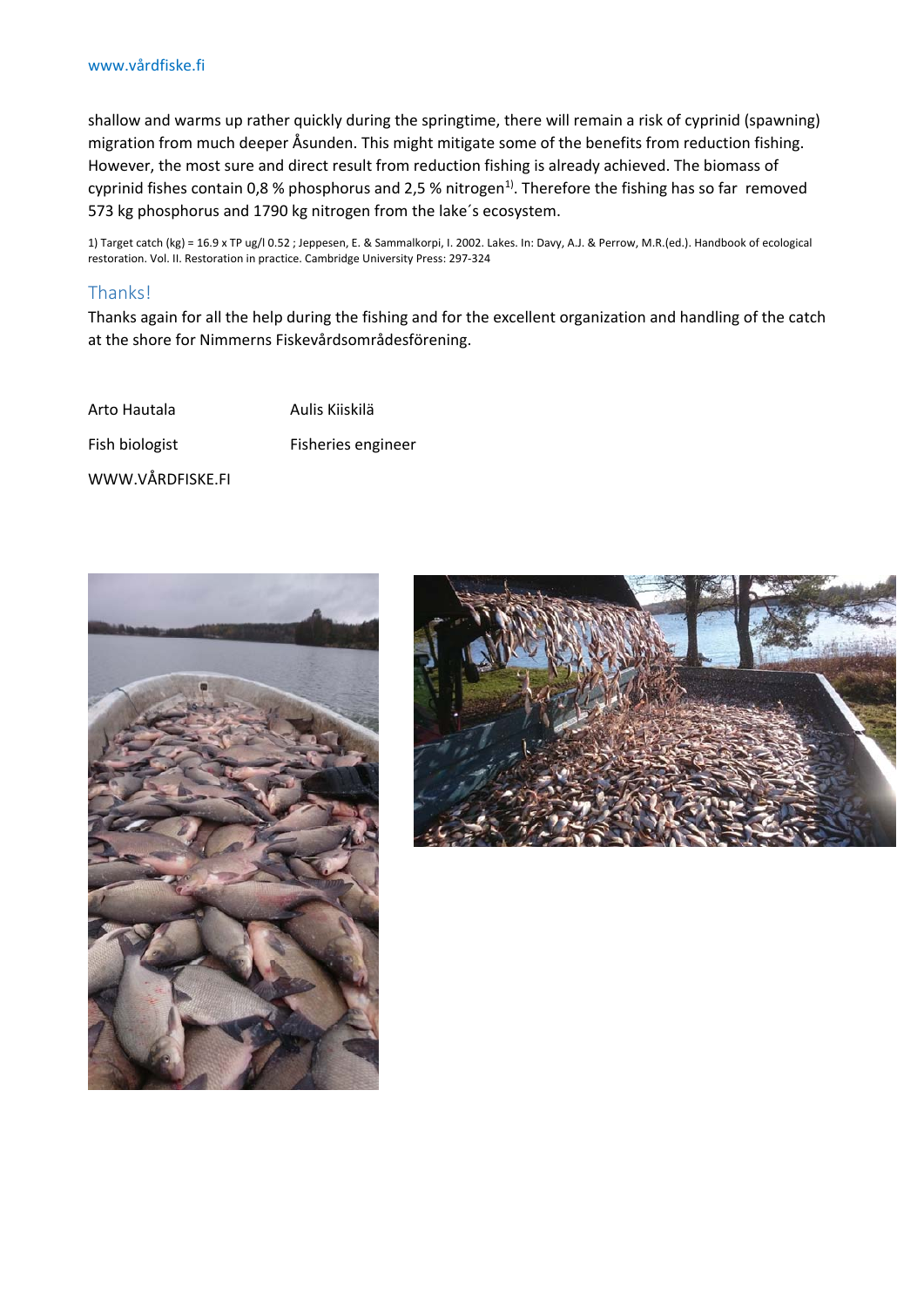| <b>DRAG</b>    |            | FÅNGST ka |          |        |       |                |             |      | <b>ROVFISKAR</b> |                |                 |             |     |          |       |                 |                |       |                |
|----------------|------------|-----------|----------|--------|-------|----------------|-------------|------|------------------|----------------|-----------------|-------------|-----|----------|-------|-----------------|----------------|-------|----------------|
|                |            |           |          |        |       |                | abborre     |      |                  |                | Biomanipulering |             | qös |          | gädda |                 | abborre >15 cm |       | Rovfiskar      |
| nummer         | dag        | lengd m   | yta ha   | braxen | mört  | gärs           | $e$ < 15 cm | löja | ruda             | sutare         | fångst kg       |             | st. | kg       | st.   | kg <sup>3</sup> | st.            | kq    | tillsammans kg |
|                | 23.10.2018 | 270       | 5.4      | 200    | 410   | 20             | 8           | 50   | $\overline{2}$   | 10             | 700             | #           | 21  | 3,15     | 17    | 42.5            | 126            | 50.4  | 96             |
|                | 23.10.2018 | 230       | 2,3      | 800    | 130   | 30             | 16          | 22   |                  | 2              | 1000            | #           | 15  | 2,25     | 16    | 32,0            | 100            | 40.0  | 74             |
| 3              | 24.10.2018 | 360       | 7,2      | 150    | 1000  | 20             | 18          | 10   | 0                | 2              | 1200            | #           | 78  | 39       | 31    | 46,5            | 215            | 43.0  | 129            |
| 4              | 24.10.2018 | 320       | 6.4      | 250    | 1150  | 33             | 25          | 40   | $\Omega$         | 2              | 1500            | #           | 67  | 13.4     | 39    | 78.0            | 310            | 93.0  | 184            |
| 5              | 25.10.2018 | 440       | 6.6      | 300    | 3000  | 40             | 10          | 40   | $\Omega$         | 10             | 3400            | #           | 208 | 62,4     | 58    | 116,0           | 615            | 246.0 | 424            |
| 6              | 25.10.2018 | 300       | 6        | 50     | 490   | 50             | 60          | 0    | 0                | 0              | 650             | #           | 28  | 19,6     | 15    | 30,0            | 94             | 37.6  | 87             |
| $\overline{7}$ | 26.10.2018 | 290       | 4,5      | 46     | 1600  | 30             | 10          | 10   | 2                | $\overline{2}$ | 1700            | #           | 21  | 10,5     | 35    | 70.0            | 84             | 16.8  | 97             |
| 8              | 26.10.2018 | 310       | 6,2      | 256    | 1650  | 25             | 25          | 40   | $\Omega$         | 4              | 2000            | #           | 38  | 11.4     | 29    | 58,0            | 240            | 36.0  | 105            |
| 9              | 27.10.2018 | 320       | 4.8      | 150    | 960   | 30             | 40          | 18   | 0                | $\overline{2}$ | 1200            | #           | 138 | 27,6     | 34    | 68,0            | 420            | 126.0 | 222            |
| 10             | 27.10.2018 | 340       | 6,8      | 170    | 5700  | 100            | 50          | 150  | 0                | 30             | 6200            | #           | 145 | 43,5     | 61    | 122,0           | 2050           | 615,0 | 781            |
| 11             | 28.10.2018 | 320       | 6.4      | 180    | 3700  | 50             | 40          | 30   | $\Omega$         | 0              | 4000            | #           | 87  | 17.4     | 42    | 126,0           | 358            | 107.4 | 251            |
| 12             | 28.10.2018 | 240       | 4,8      | 100    | 4400  | 40             | 40          | 18   | 0                | $\overline{2}$ | 4600            | #           | 9   | 4.5      | 51    | 153.0           | 300            | 60.0  | 218            |
| 13             | 29.10.2018 | 210       | 4,2      | 12500  | 400   | 50             | 44          | 0    | $\Omega$         | 6              | 13000           | #           | 92  | 27,6     | 30    | 90,0            | 168            | 50.4  | 168            |
| 14             | 30.10.2018 |           | $\Omega$ |        |       |                |             |      |                  |                |                 | $\mathbf 0$ |     | $\Omega$ |       | 0.0             |                | 0.0   | $\Omega$       |
| 15             | 30.10.2018 | 210       | 4,2      | 30     | 1400  | 20             | 20          | 28   | 0                | $\overline{2}$ | 1500            | #           | 21  | 6,3      | 40    | 120,0           | 174            | 34,8  | 161            |
| 16             | 31.10.2018 | 220       | 4,4      | 330    | 15    | $\overline{2}$ | 2           |      | $\Omega$         | 0              | 350             | #           | 8   | 12       | 22    | 66.0            | 8              | 1,6   | 80             |
|                |            |           | 56,2     | 15512  | 26005 | 540            | 408         | 457  |                  | 74             | 43000           |             | 976 | 301      | 520   | 1218            | 5262           | 1558  | 3077           |

**Table 1.** *The hauls and catches in the reduction fishing of cyprinids by seining in Lake Nimmern in autumn 2018. An excel file with a more complete fishing diary has been sent separately for the client.* 



**Figure 1.** *The composition of catch in the reduction fishing of cyprinids by seining in Lake Nimmern in autumn 2018*